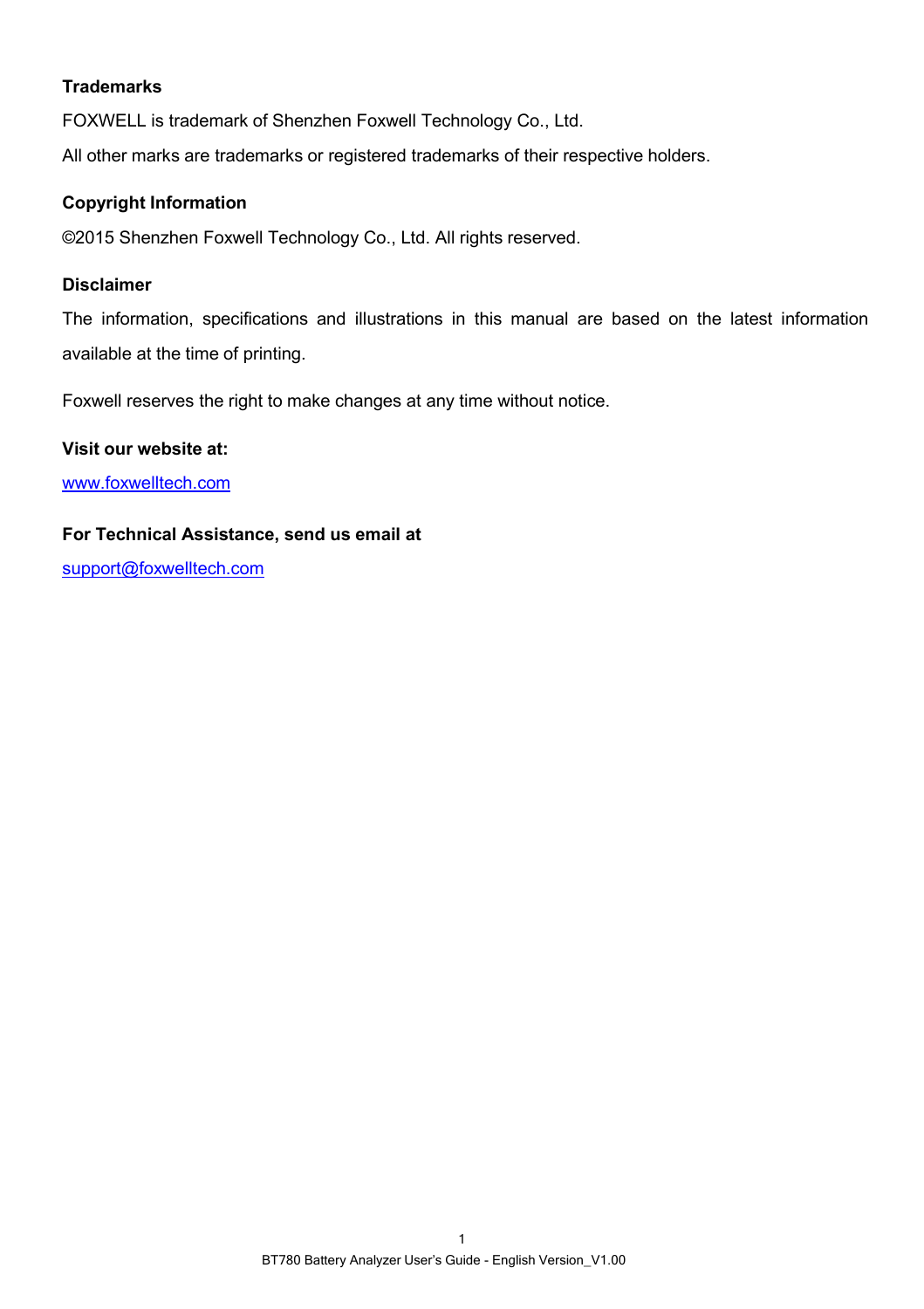# **One-Year Limited Warranty**

Subject to the conditions of this limited warranty, Shenzhen Foxwell Technology Co., Ltd ("FOXWELL") warrants its customer that this product is free of defects in material and workmanship at the time of its original purchase for a subsequent period of one (1) year.

In the event this product fails to operate under normal use, during the warranty period, due to defects in materials and workmanship, FOXWELL will, at its sole option, either repair or replace the product in accordance with the terms and conditions stipulated herein.

#### **Terms and Conditions**

1 If FOXWELL repairs or replaces the product, the repaired or replaced product shall be warranted for the remaining time of the original warranty period. No charge will be made to the customer for replacement parts or labor charges incurred by FOXWELL in repairing or replacing the defective parts.

2 The customer shall have no coverage or benefits under this limited warranty if any of the following conditions are applicable:

a) The product has been subjected to abnormal use, abnormal conditions, improper storage, exposure to moisture or dampness, unauthorized modifications, unauthorized repair, misuse, neglect, abuse, accident, alteration, improper installation, or other acts which are not the fault of FOXWELL, including damage caused by shipping.<br>b) The Product has been damaged from external causes such as collision with an object, or from

fire, flooding, sand, dirt, windstorm, lightning, earthquake or damage from exposure to weather conditions, an Act of God, or battery leakage, theft, blown fuse, improper use of any electrical source, or the product was used in combination or connection with other product, attachments, supplies or consumables not manufactured or distributed by FOXWELL.

3 The customer shall bear the cost of shipping the product to FOXWELL. And FOXWELL shall bear the cost of shipping the product back to the customer after the completion of service under this limited warranty.

4 FOXWELL does not warrant uninterrupted or error-free operation of the product. If a problem develops during the limited warranty period, the consumer shall take the following step-by-step procedure: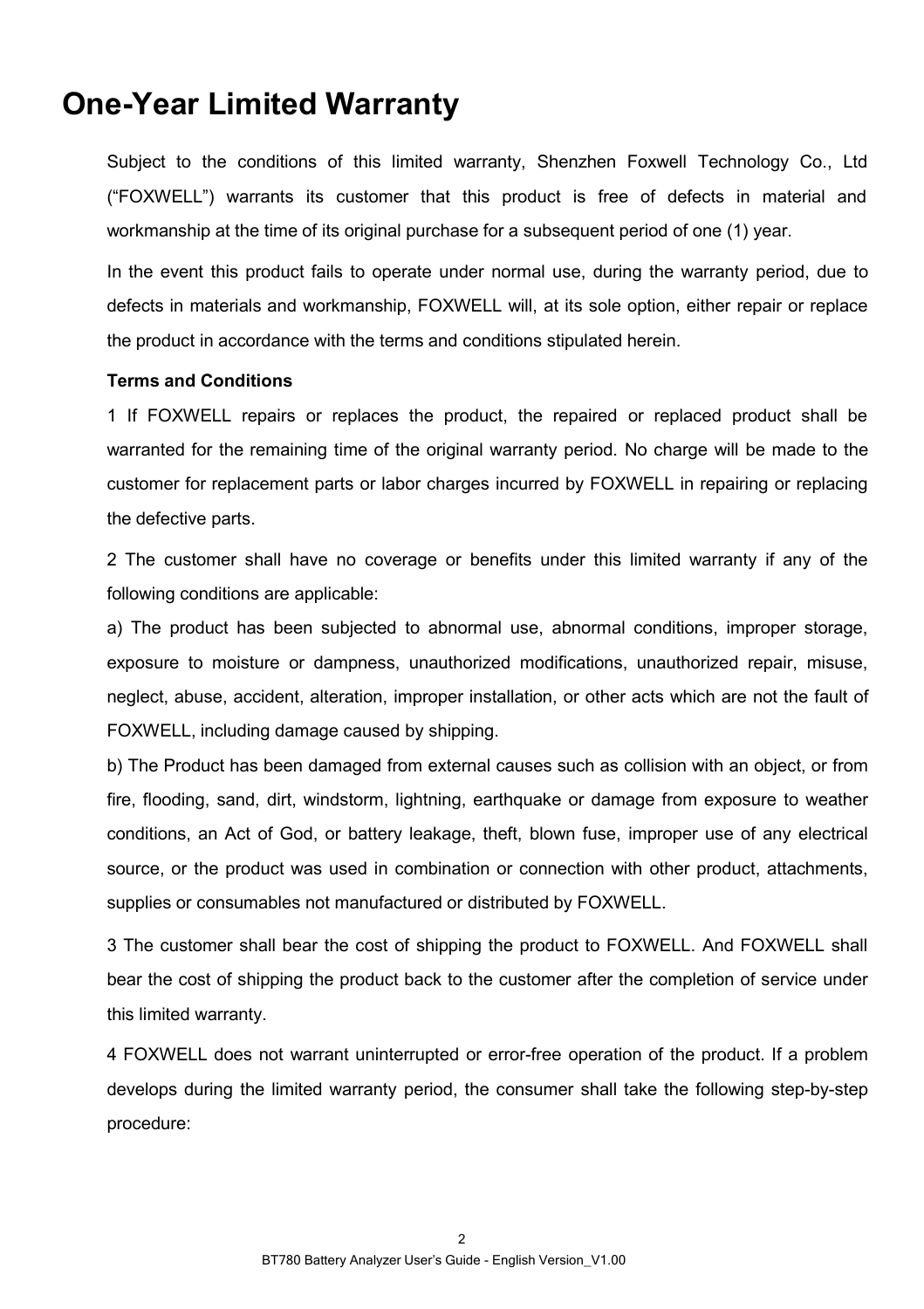a) The customer shall return the product to the place of purchase for repair or replacement processing, contact your local FOXWELL distributor or visit our website www.foxwelltech.com to get further information.

b) The customer shall include a return address, daytime phone number and/or fax number, complete description of the problem and original invoice specifying date of purchase and serial number.

c) The customer will be billed for any parts or labor charges not covered by this limited warranty.

d) FOXWELL will repair the Product under the limited warranty within 30 days after receipt of the product. If FOXWELL cannot perform repairs covered under this limited warranty within 30 days, or after a reasonable number of attempts to repair the same defect, FOXWELL at its option, will provide a replacement product or refund the purchase price of the product less a reasonable amount for usage.

e) If the product is returned during the limited warranty period, but the problem with the product is not covered under the terms and conditions of this limited warranty, the customer will be notified and given an estimate of the charges the customer must pay to have the product repaired, with all shipping charges billed to the customer. If the estimate is refused, the product will be returned freight collect. If the product is returned after the expiration of the limited warranty period, FOXWELL' normal service policies shall apply and the customer will be responsible for all shipping charges.

5 ANY IMPLIED WARRANTY OF MERCHANTABILITY, OR FITNESS FOR A PARTICULAR PURPOSE OR USE, SHALL BE LIMITED TO THE DURATION OF THE FOREGOING LIMITED WRITTEN WARRANTY. OTHERWISE, THE FOREGOING LIMITED WARRANTY IS THE CONSUMER'S SOLE AND EXCLUSIVE REMEDY AND IS IN LIEU OFALL OTHER WARRANTIES, EXPRESS OR IMPLIED. FOXWELL SHALL NOT BE LIABLE FOR SPECIAL, INCIDENTAL, PUNITIVE OR CONSEQUENTIAL DAMAGES, INCLUDING BUT NOT LIMITED TO LOSS OF ANTICIPATED BENEFITS OR PROFITS, LOSS OF SAVINGS OR REVENUE,<br>LOSS OF DATA. PUNITIVE DAMAGES. LOSS OF USE OF THE PRODUCT OR ANY ASSOCIATED EQUIPMENT, COST OF CAPITAL, COST OF ANY SUBSTITUTE EQUIPMENT OR FACILITIES, DOWNTIME, THE CLAIMS OF ANY THIRD PARTIES, INCLUDING CUSTOMERS, AND INJURY TO PROPERTY, RESULTING FROM THE PURC HASE OR USE OF THE PRODUCT OR ARISING FROM BREACH OF THE WARRANTY, BREACH OF CONTRACT, NEGLIGENCE, STRICT TORT, OR ANY OTHER LEGAL OR EQUITABLE THEORY, EVEN IF FOXWELL KNEW OF THE LIKELIHOOD OF SUCH DAMAGES. FOXWELL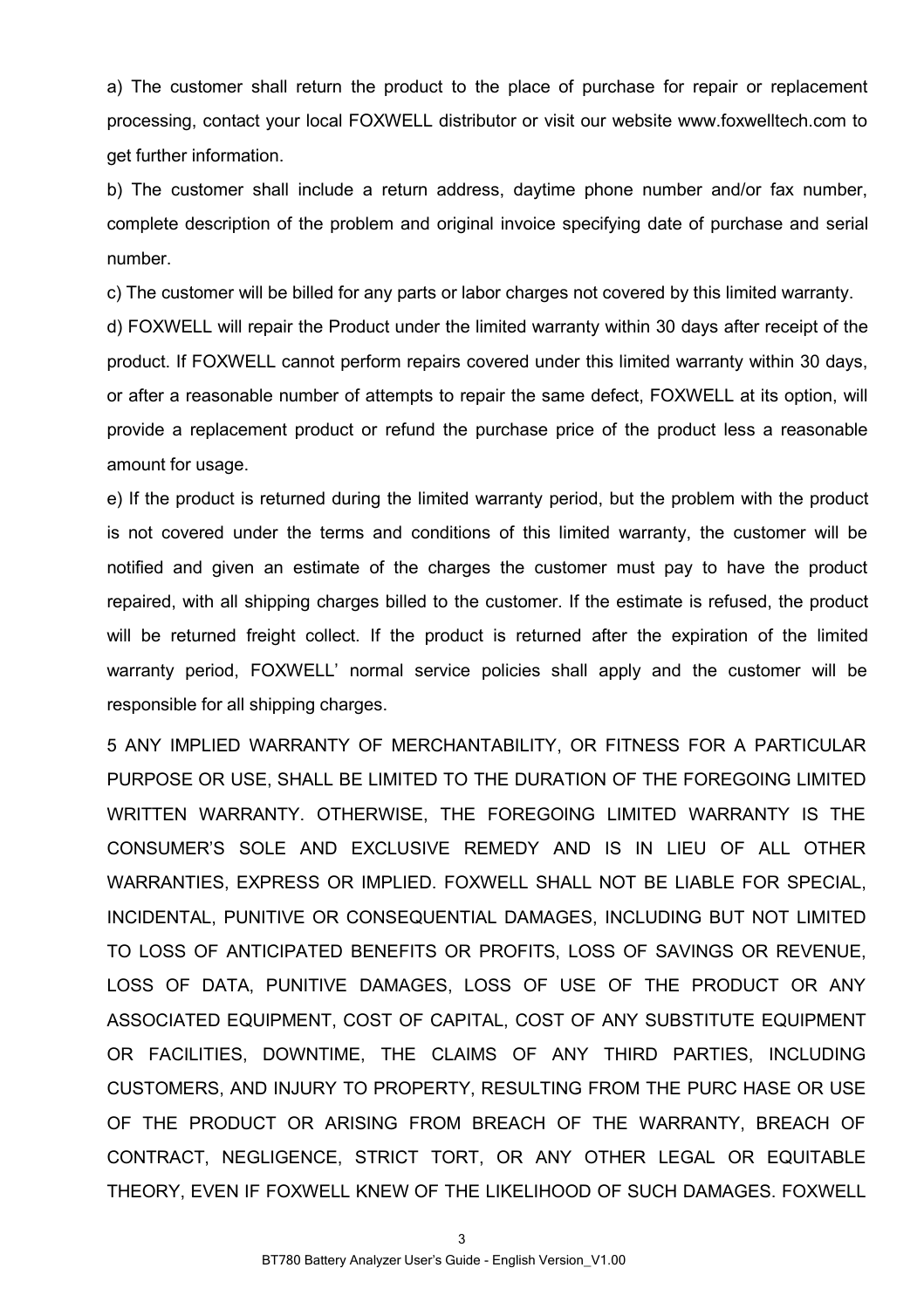SHALL NOT BE LIABLE FOR DELAY IN RENDERING SERVICE UNDER THE LIMITED WARRANTY, OR LOSS OF USE DURING THE PERIOD THAT THE PRODUCT IS BEING REPAIRED.

6. Some states do not allow limitation of how long an implied warranty lasts, so the one-year warranty limitation may not apply to you (the Consumer). Some states do not allow the exclusion or limitation of incidental and consequential damages, so certain of the above limitations or exclusions may not apply to you (the Consumer). This limited warranty gives the Consumer specific legal rights and the Consumer may also have other rights which vary from state to state.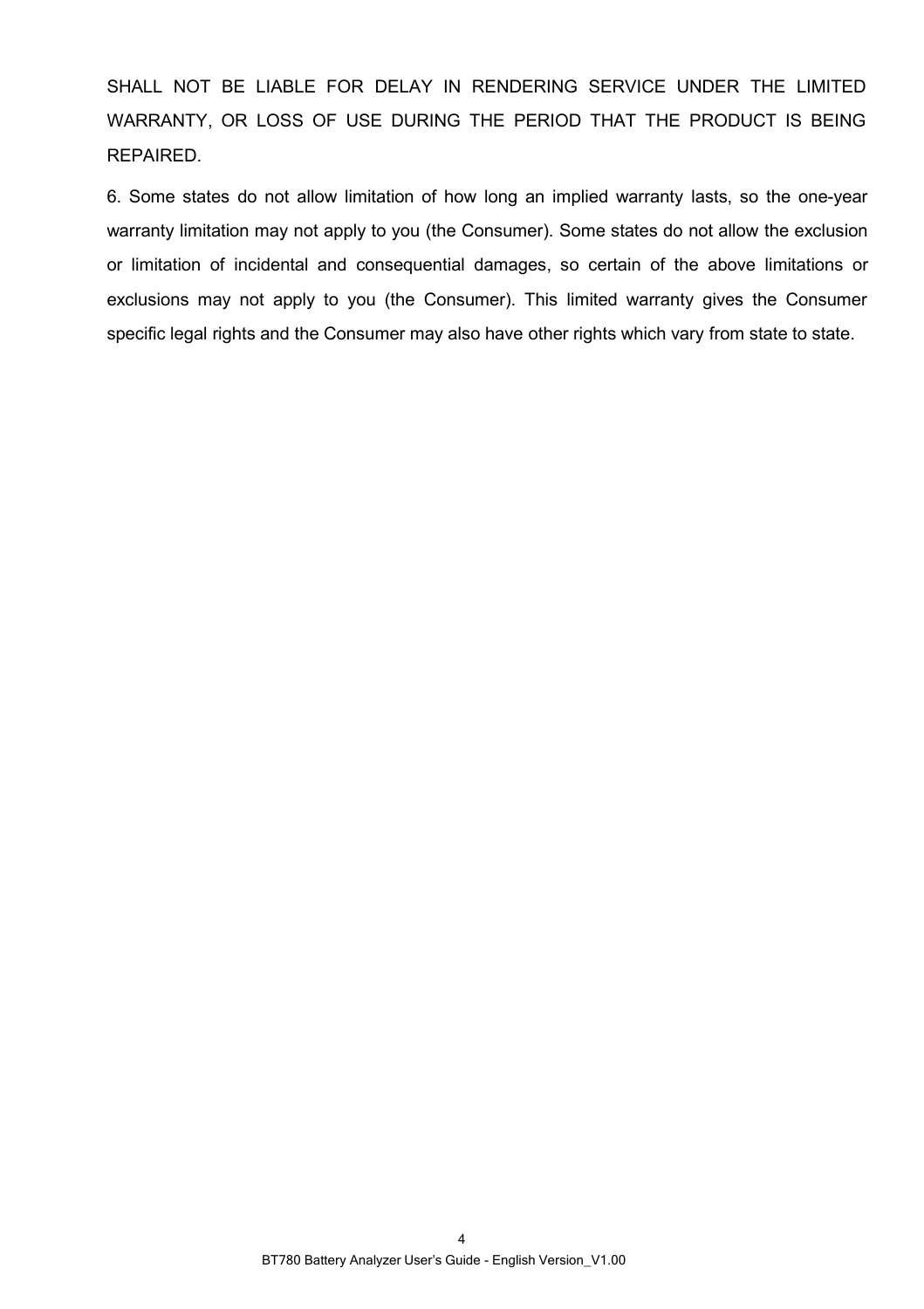# **Safety Information**

For your own safety and the safety of others, and to prevent damage to the equipment and vehicles, read this manual thoroughly before operating your tester. The safety messages presented below and throughout this user's manual are reminders to the operator to exercise extreme care when using this device. Always follow all BCI (Battery Council International) safety recommendations. Read, understand and follow all safety messages and instructions in this manual.

### **Safety Message Conventions Used**

We provide safety messages to help prevent personal injury and equipment damage. Below are signal words we used to indicate the hazard level in a condition.

### $A$  DANGER

Indicates an imminently hazardous situation which, if not avoided, will result in death or serious injury to the operator or to bystanders.

### **A WARNING**

Indicates a potentially hazardous situation which, if not avoided, could result in death or serious injury to the operator or to bystanders.

### **A CAUTION**

Indicates a potentially hazardous situation which, if not avoided, may result in moderate or minor injury to the operator or to bystanders.

### **Important Safety Instructions**

And always use your tester as described in the user's manual, and follow all safety messages.

### **A WARNING**

Battery posts, terminals, and related accessories contain lead and lead compounds, chemicals know to the state of California to cause cancer and birth defects or other reproductive harm. Wash hands after handling.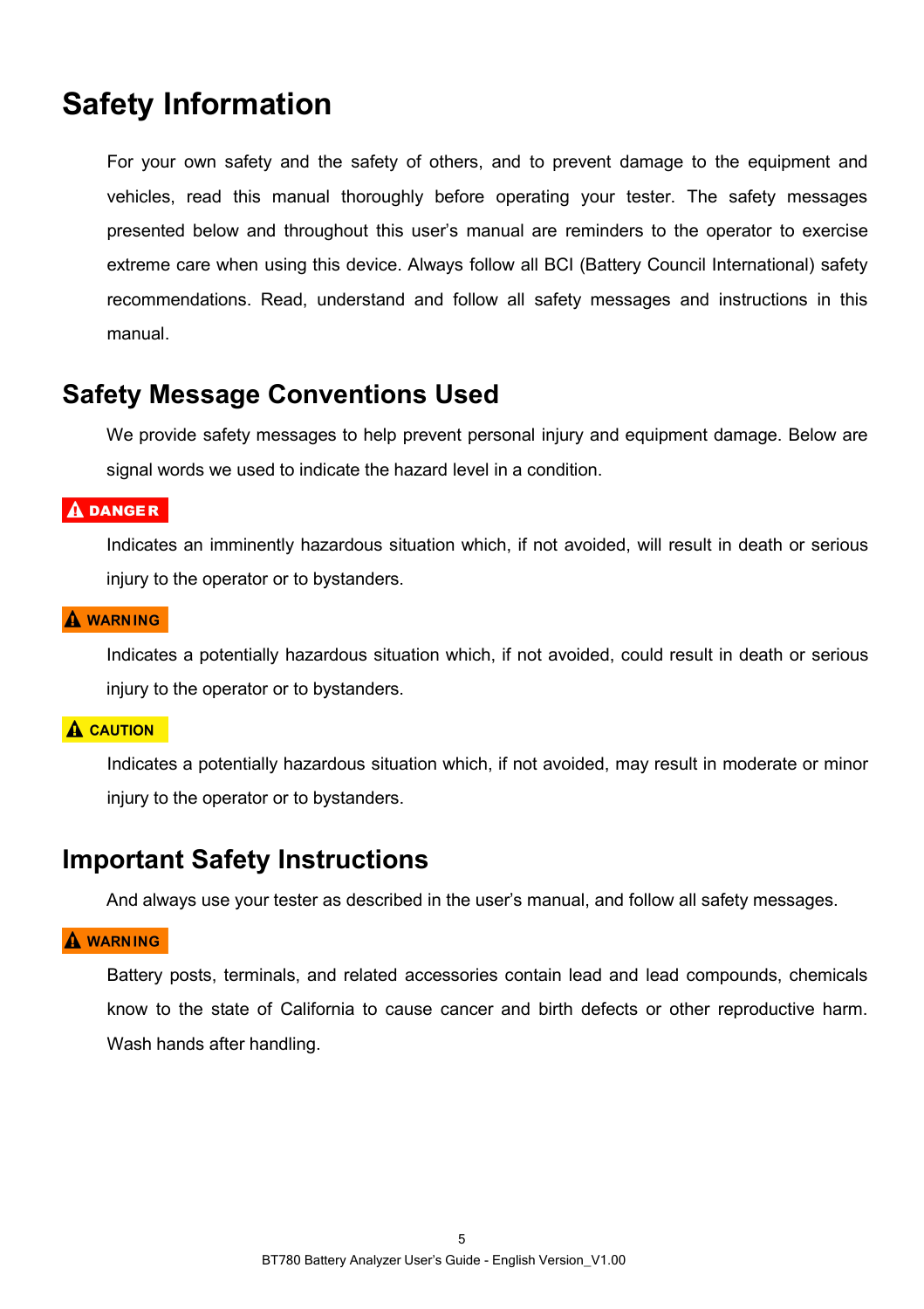# **Table of Contents**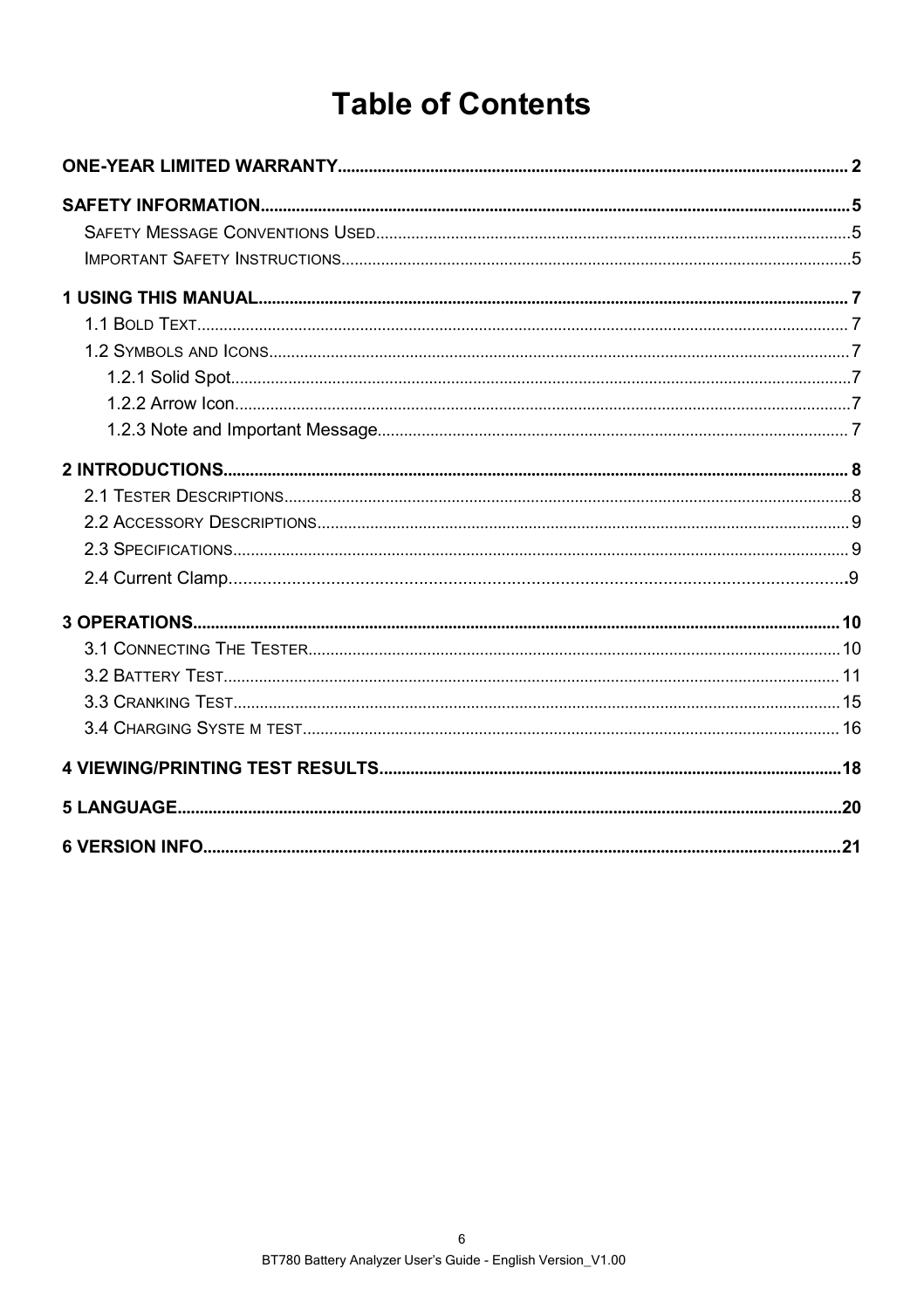# **1 Using This Manual**

We provide tool usage instructions in this manual. Below is the conventions we used in the manual.

# **1.1 Bold Text**

Bold text is used to highlight selectable items such as buttons and menu options.

Example:

Press the **ENTER** button to select.

# **1.2 Symbols and Icons**

### **1.2.1 Solid Spot**

Operation tips and lists that apply to specific tool are introduced by a solid spot ●.

Example:

When System Main Menu is selected, a menu that lists all available options displays. Menu options include:

- BATTERY TEST
- VIEW/PRINT
- LANGUAGE

### **1.2.2 Arrow Icon**



Example:

 $\blacktriangleright$ 

To change menu language:

1. Scroll with the arrow keys to highlight **Language** on the menu.

2.Press the **ENTER** button to select.

### **1.2.3 Note and Important Message**

### **Note**

A NOTE provides helpful information such as additional explanations, tips, and comments.

Example:

### **NOTE**

Test results indicate a faulty component or system.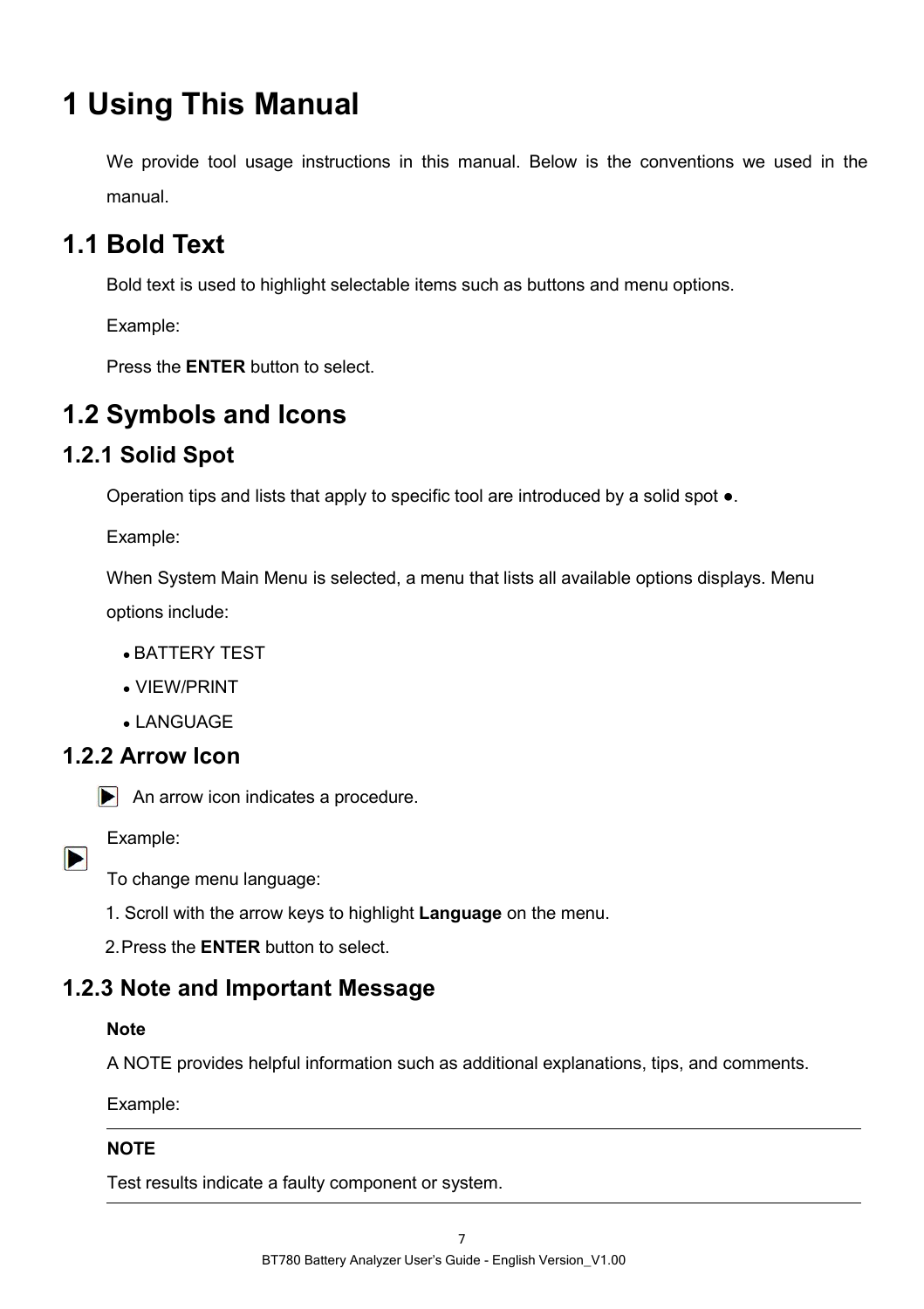#### **Important**

IMPORTANT indicates a situation which, if not avoided, may result in damage to the test equipment or vehicle.

Example:

#### **IMPORTANT**

Do not soak product as water might find its way into the tester.

# **2 Introductions**

The newly developed BT-780 Battery Analyzer from Foxwell aims to test start stop AGM and EFB batteries. And it is developed to test 12V regular flooded, AGM flat plate, AG M spiral and gel batteries and 12V & 24V starting and charging system. Advanced conductance t est and ripple voltage test provide a quick, easy and affordable solution for technicians to check battery health and detect faults of starting and charging system. Besides, builtin thermal printer allows technicians to print the test data at anytime and anywhere.

### **2.1 Tester Descriptions**

This section illustrates external features, ports and connectors of the tester.



- A **LCD Display** shows menus, test results and operation tips.
- B **BACK Button** exits a screen and generally returns to previous screen.
- C **Menu Button** access the Main Menu options of the tester.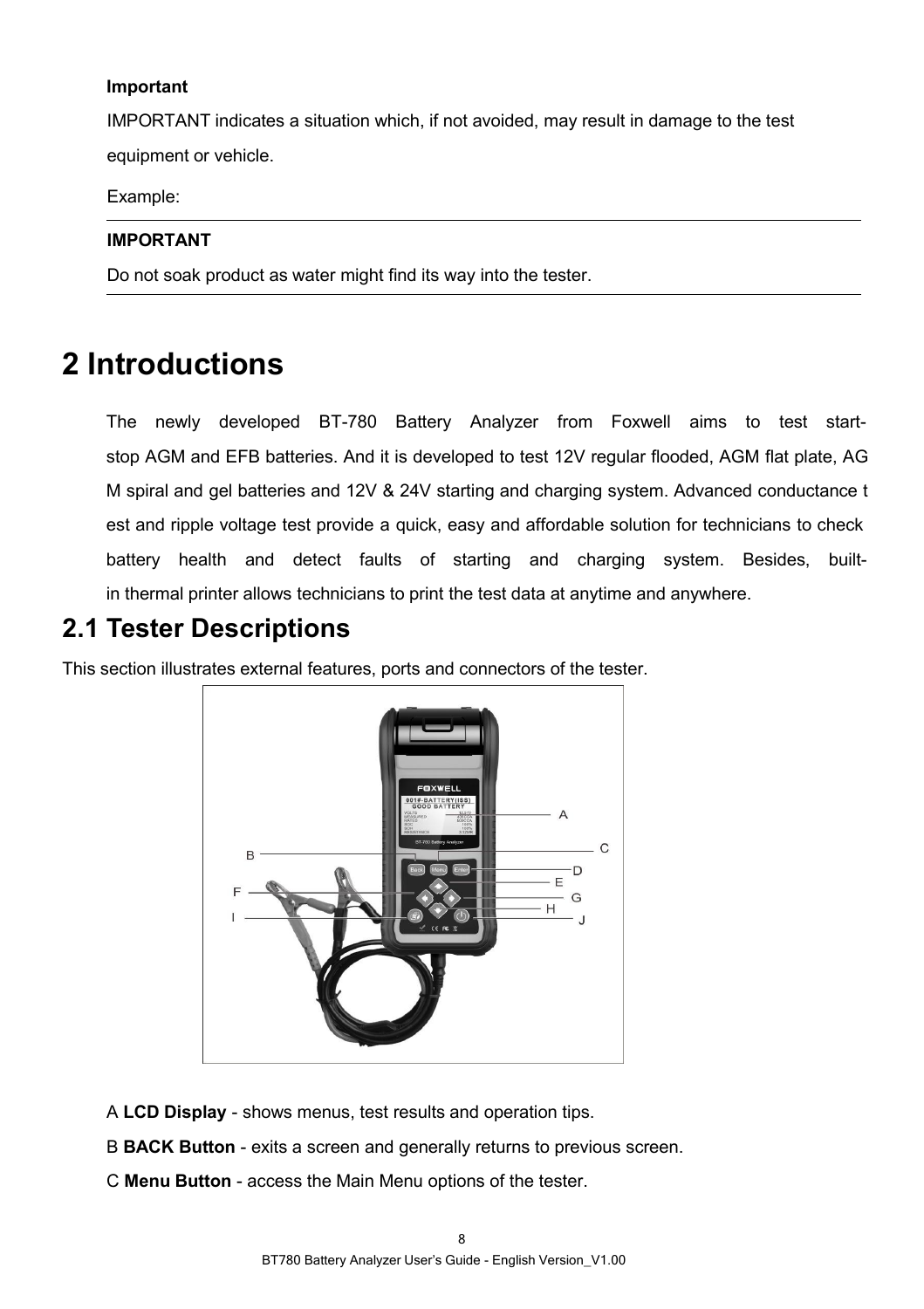D **ENTER Button** - executes a selected option and generally goes to the next screen.

**E /H UP and Down Buttons** - selects an option orscroll to menu options.

F/G **Left and Right Buttons** - moves the cursor left or right to select characters when inputting

the plate number of the car.

I **Print Button** - Prints test results through optional Bluetooth printer.

J **Power Switch** - Turn off/on battery for testing.

#### **IMPORTANT**

Do not use solvents such as alcohol to clean keypad or display. Use a mild nonabrasive detergent and a soft cotton cloth**.**

### **2.2 Accessory Descriptions**

This section lists the accessories that go with the tester. If you find any of the following items missing from your package, contact your local dealer for assistance.

### 1 **BT-780 Battery Analyzer**

2 **User's Guide**

3 **O-1000A Current Clamp (Optional)**

### **2.3 Specifications**

**Display**: 128 \* 64 pixels, large, backlit display screen **Working Temperature**: -20 to 60°C (-4 to 140°F) **Storage Temperature**: -20 to 70°C (-4 to 158°F) **Power Supply:** 8-30V DC **Dimensions (**L\*W\*H**)**: 90\*240\*45mm **Net Weight (without printer):** 0.8 KG **Net Weight (with printer):** 1.0KG

# **2.4 Current Clamp**

To test cranking amps and charging current, first connect the current clamp before tester startup, then turn on the current clamp power switch.

After tester connected, current clamp is able to work.

Press the reset key of the current clamp and connect the current clamp jaw to the anode wiring between the battery to be tested and the generator.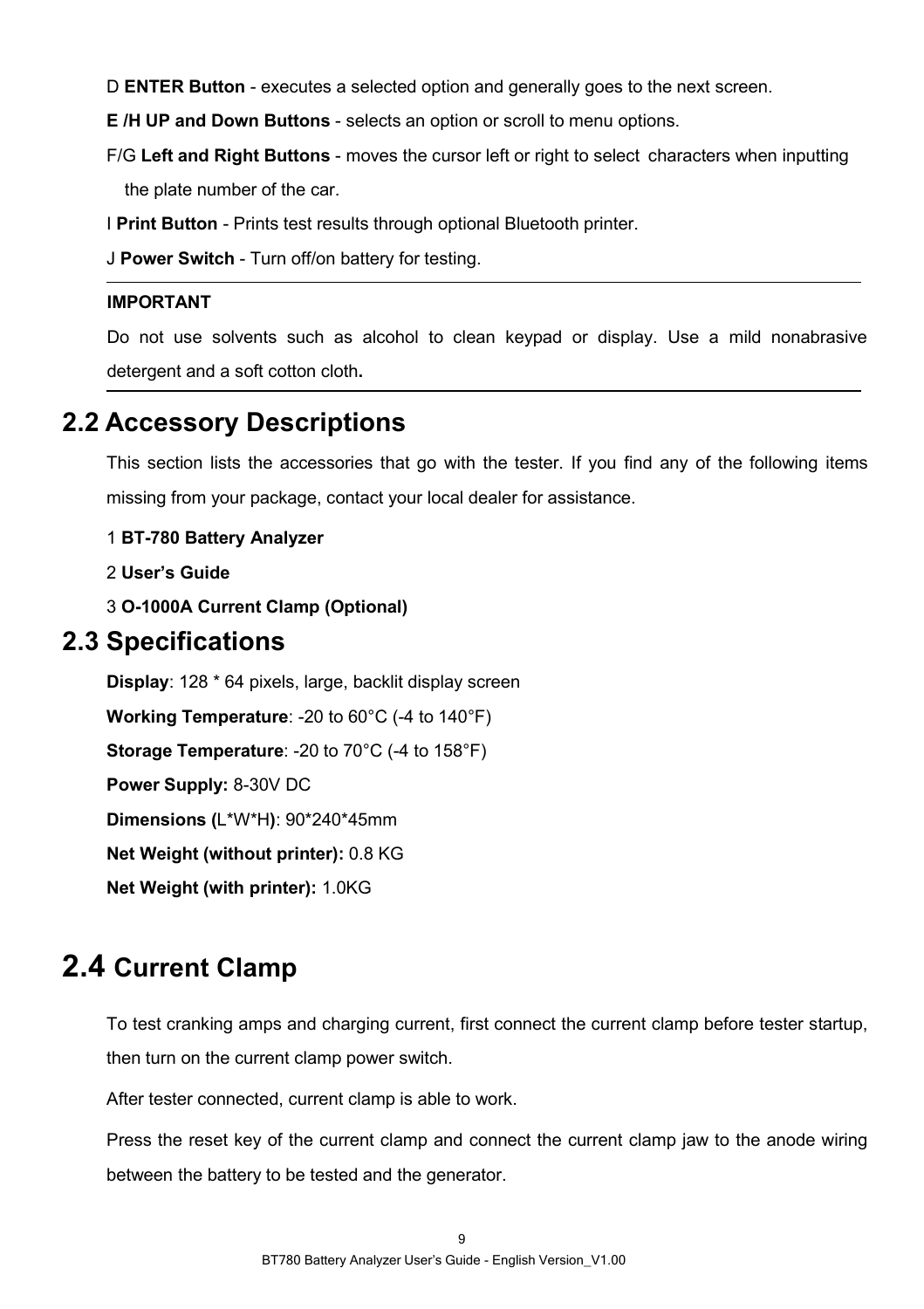As the minimum width of the current clamp jaw is only 28mm, choose the connection cable or connection pole with diameter less than 28mm to test. Otherwise, the current clamp jaw cannot close completely.<br>NOTE: 1. Current clamp jaw must close to avoid test tolerance.

2. Current clamp uses 9V alkaline battery. Turn the clamp power off after using the current clamp.

3. Before testing the current, take off the current clamp from the battery positive connection cable, and reset.

# **3 Operations**

This section describes how to use the tester to perform tests on car batteries and 12V&24V starting and charging system. The menu-driven display will guide you step by step through the test process.

### **3.1 Connecting The Tester**

The tester powers on automatically when it is correctly connected to the battery. The preferred test position is at the battery terminals. If the battery is not accessible, you may test at the jumper post; however, the power measurement may be lower than the actual value.

#### $\blacksquare$ To connect the tester:

- 1. Clean the battery posts or side terminals.
- 2. Connect the red clamp to the positive (+) terminal and the black clamp to the negative (-) terminal.
- 3. Rock the clamps back and forth to make sure the clamps are firmly connected. In case the connection is poor, a "CHECK CONNECTION" message displays.
- 4. When the tester is correctly connected, it boots up automatically and show the voltage of the battery.

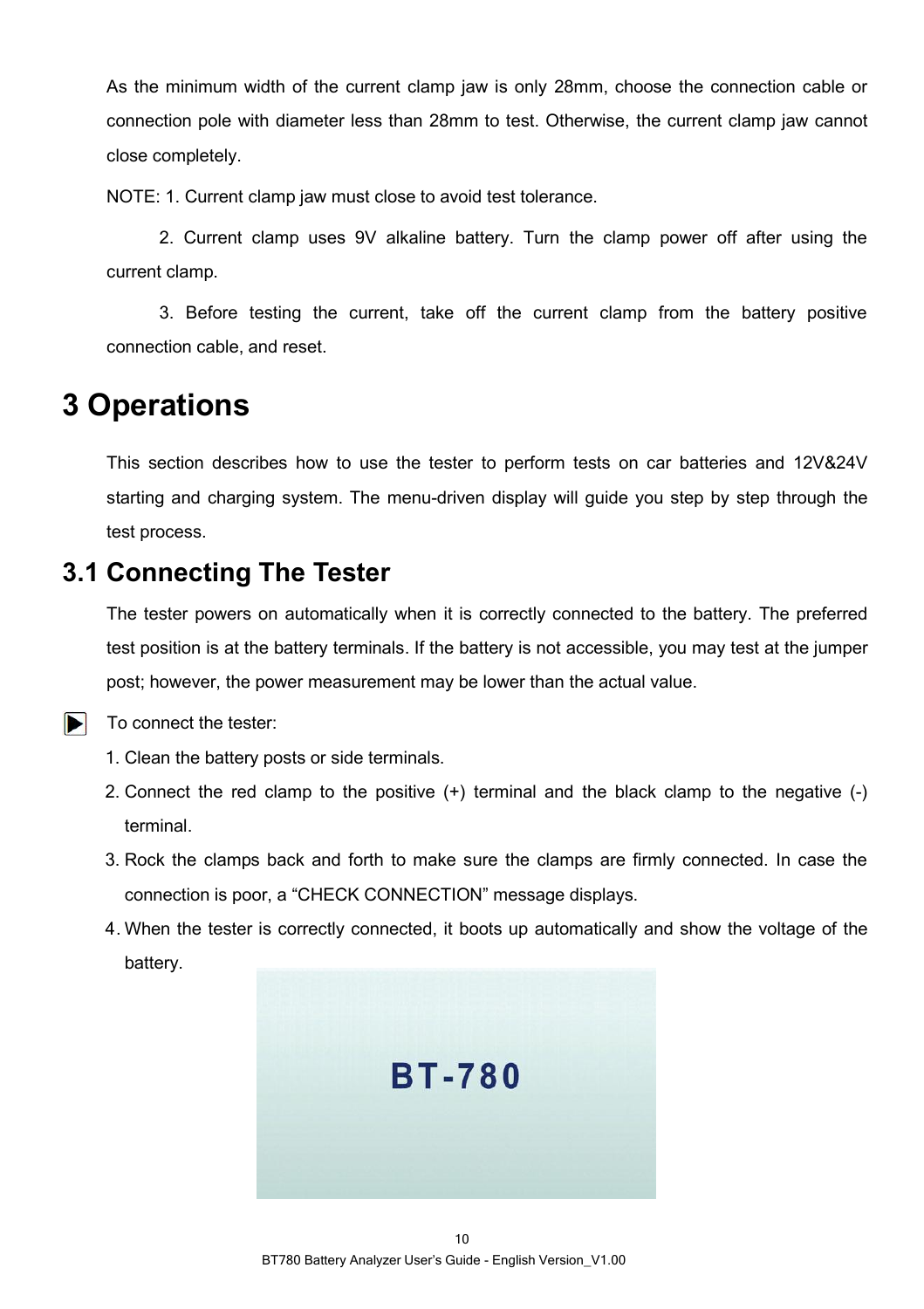5. Press the **MENU** button to go to the Main Menu.



#### **NOTE**

Do not connect the tester to a voltage source greater than 30V DC; otherwise you may damage the tester.

#### **NOTE**

If you are testing inside a vehicle, make sure all accessory loads are cut off, the key is not in the ON position and the doors are closed.

### **3.2 Battery Test**

Battery Test is mainly targeted to analyze the battery healthy status to calculate the actual cold

cranking capability of the battery and the aging extent, which provide reliable analysis evidence

for the test and maintenance of the battery.It notifies the user to replace battery in advance when

the battery is getting aged.

- $\blacktriangleright$  To start a battery test:
	- 1. Scroll with the **UP** or **DOWN** buttonto highlight**Battery Test** from Main Menu and press the **ENTER** key.

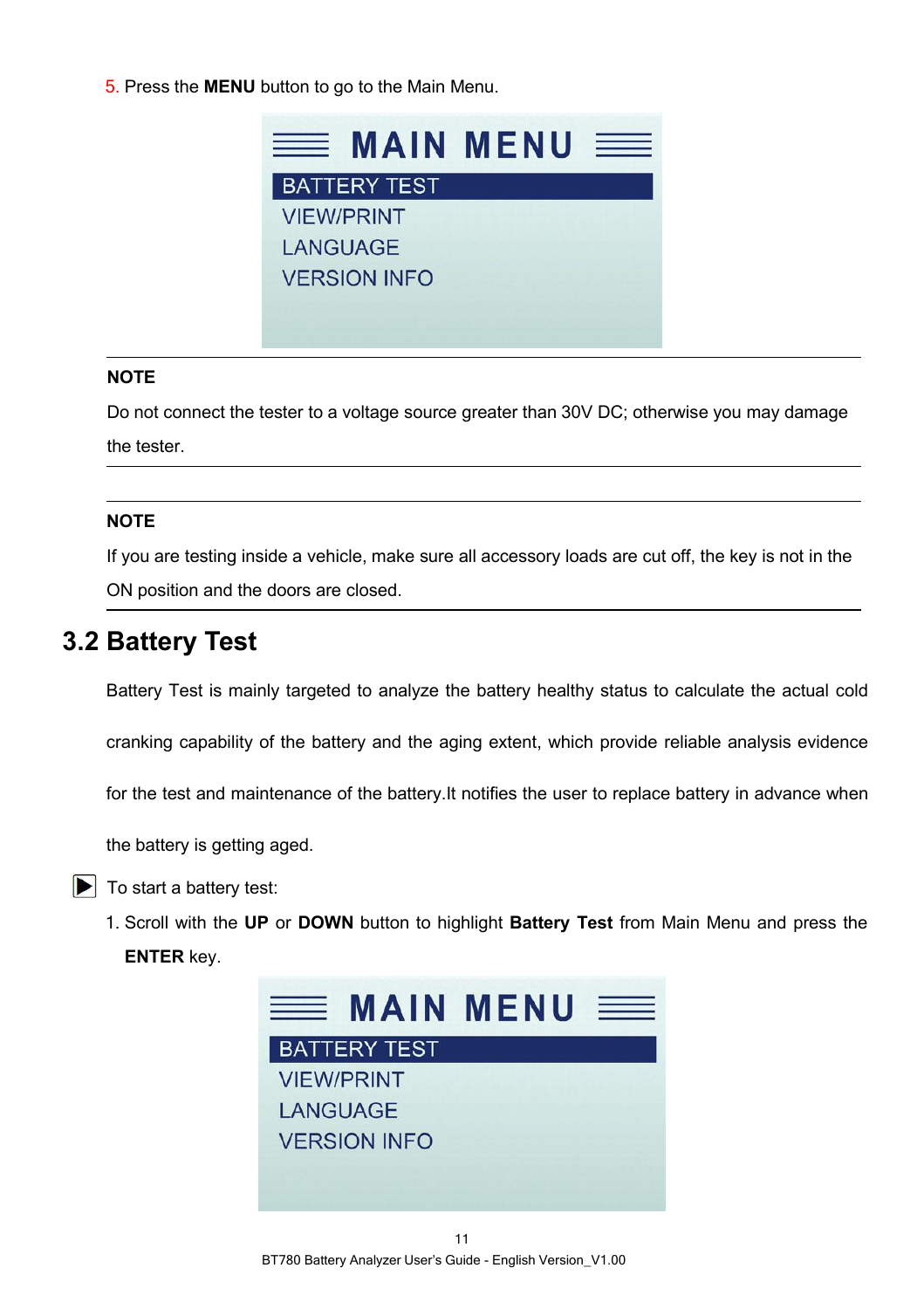2. Scroll with the **UP** or **DOWN** buttonto highlight the voltage from Main Menu and press the **ENTER** key.



3. Scroll with the UP or DOWN button to highlight the TEST TYPE from Main Menu and press the **ENTER** key.

| $\equiv$ TEST TYPE $\equiv$ |  |
|-----------------------------|--|
| <b>REGULAR</b>              |  |
| <b>START-STOP</b>           |  |
|                             |  |

4. Scroll with the **UP** or **DOWN** buttonto highlight **OUT OF VEHICLE** or **IN VEHICLE** from BATTERY LOCATION menu and press **ENTER** to select the battery location.



5. Scroll with the **UP** or **DOWN** buttonto highlight **TOP POST** or **SIDE POST** from POST TYPE menu and press **ENTER** to select the battery post type.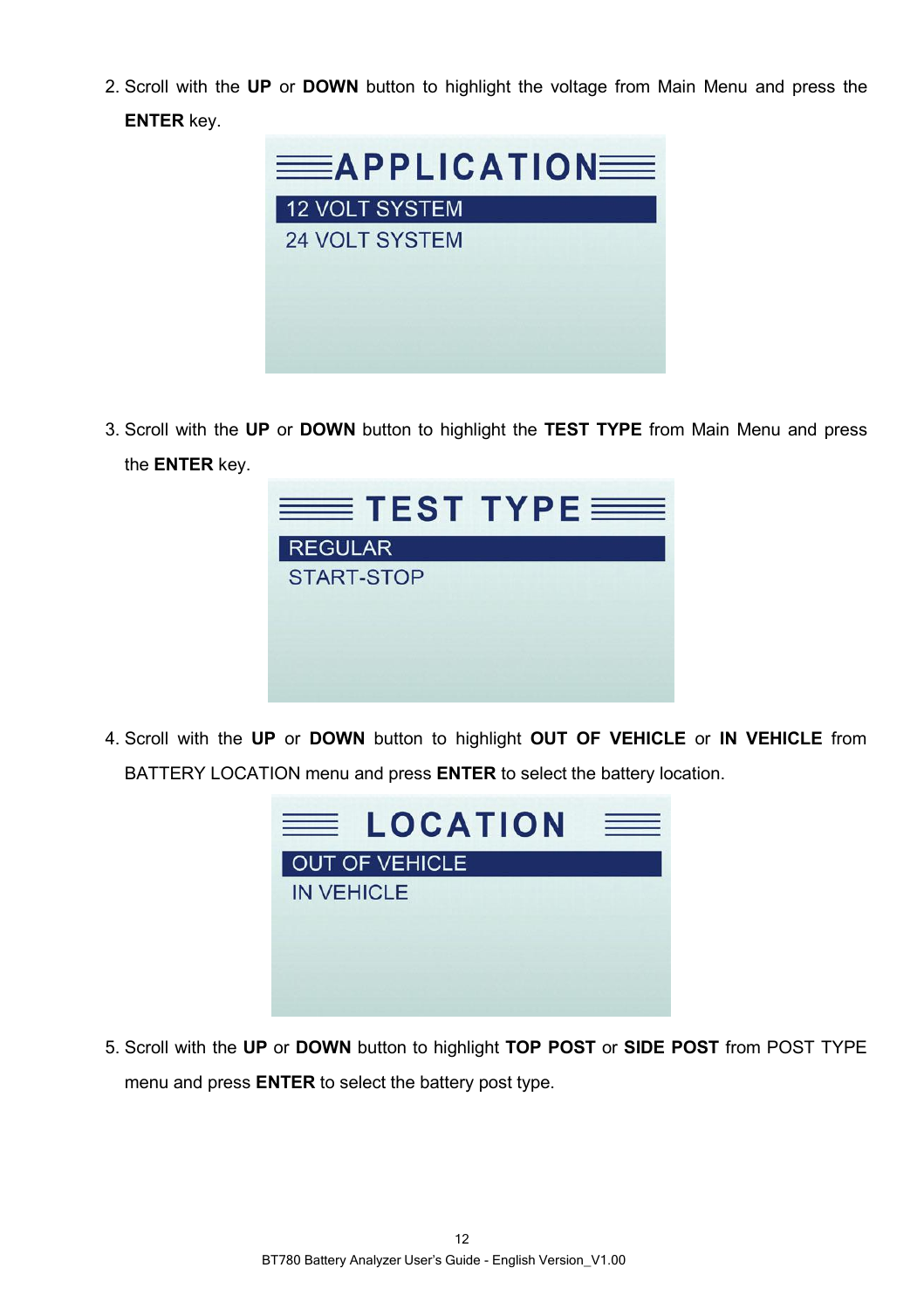

6. Scroll with the **UP** or **DOWN** button to select the battery type from **BATTERY TYPE** menu and press **ENTER** to confirm.

| $\equiv$ BAT. TYPE $\equiv$ |  |
|-----------------------------|--|
| <b>REGULAR</b>              |  |
| <b>AGM</b>                  |  |
| <b>GEL</b>                  |  |
|                             |  |
|                             |  |
|                             |  |

7. Scroll with the **UP** or **DOWN** button to selectthe battery standard from **BATTERY STANDARD** menu and press **ENTER** to confirm. Not all rating systems are available for each application.

| $\equiv$ BAT.STANDARD $\equiv$ |     |  |
|--------------------------------|-----|--|
| <b>CCA</b>                     |     |  |
| CA                             |     |  |
| <b>MCA</b>                     |     |  |
| JIS                            | 1/8 |  |
|                                |     |  |
|                                |     |  |

You may find the battery type and battery rating label on every battery.

| <b>Global Rating Systems</b> |  |
|------------------------------|--|
|------------------------------|--|

| No. | Standard   | Description                                                                                                 | <b>BT780 Testing Range</b> |  |
|-----|------------|-------------------------------------------------------------------------------------------------------------|----------------------------|--|
|     | <b>CCA</b> | Cold Cranking Amps, as specified by SAE.<br>The most common rating for cranking<br>batteries at 0°F (-18°C) | 100-2000                   |  |
|     | <b>BCI</b> | Battery Council International standard                                                                      | 100-2000                   |  |
| 3   | CA         | Cranking Amps standard. The effective<br>starting current value at 0°C (32°F).                              | 100-2000                   |  |
| 4   | <b>MCA</b> | Marine Cranking Amps standard. The<br>effective starting current value at 0°C                               | 100-2000                   |  |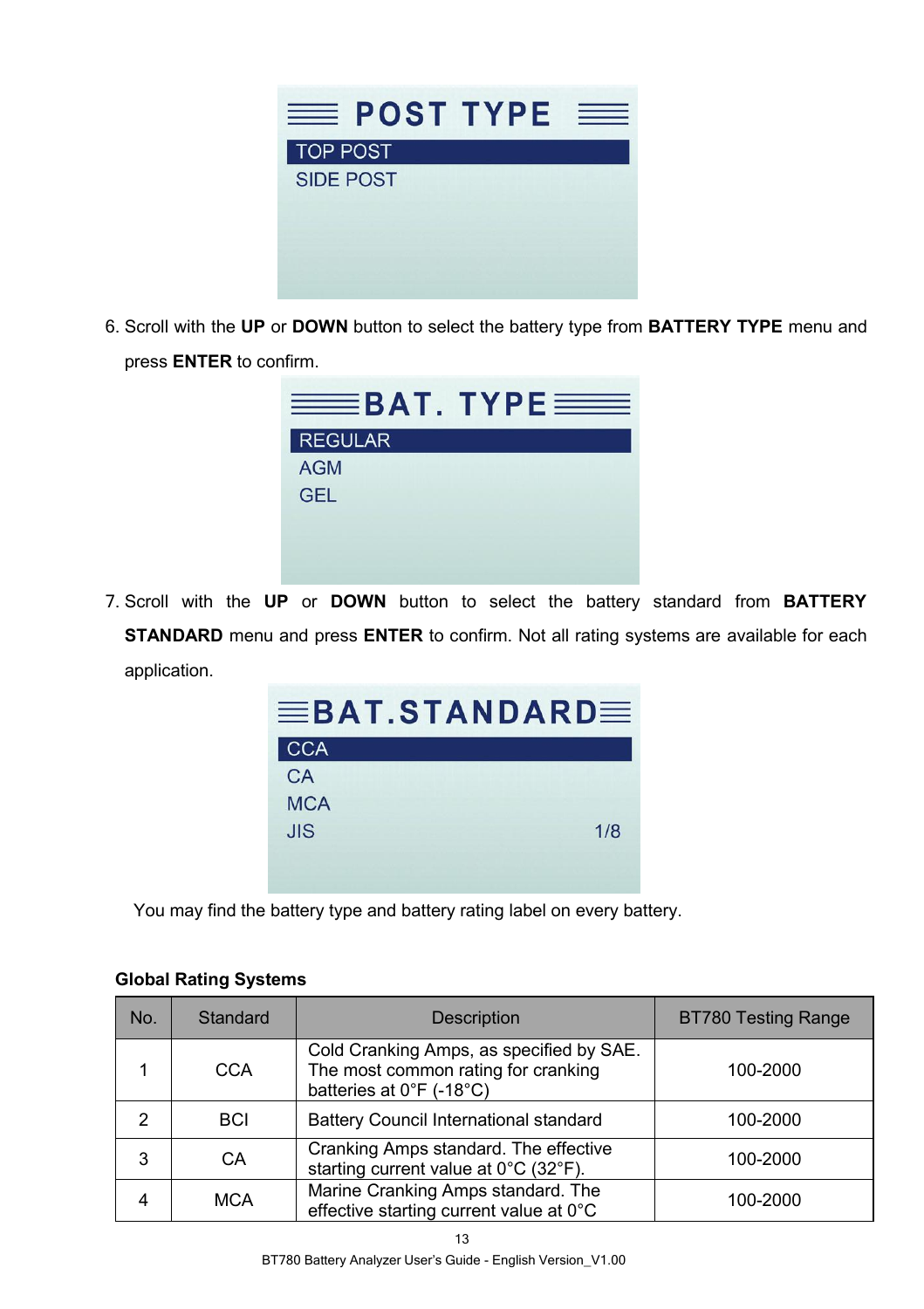|    |            | $(32^{\circ}F)$ .                                                                            |               |
|----|------------|----------------------------------------------------------------------------------------------|---------------|
| 5  | JIS        | Japanese Industry Standard, shown on a<br>battery as a combination of numbers and<br>letters | 26A17--245H52 |
| 6  | <b>DIN</b> | Deutsche Industrie-Norm                                                                      | 100-2000      |
| 7  | IEC.       | International Electrotechnical Commission                                                    | 100-2000      |
| 8  | EN         | Europa-Norm                                                                                  | 100-2000      |
| 9  | <b>SAE</b> | Society of Automotive Engineers                                                              | 100-2000      |
| 10 | GB.        | China National Standard                                                                      | 100-2000      |

8. Use UP or DOWN button to change measure range till you enter the correct range of your battery. Press **ENTER** to start the test.

| $\equiv$ RATING |  |
|-----------------|--|
| 500 F CCA       |  |
|                 |  |

If your battery belongs to CCA system, just select the right CCA number and press **ENTER** to start the test.

9. View test results on the screen. Depending on battery status, one of the following test results may display.

| <b>BATTERY</b>         | 1/2            |
|------------------------|----------------|
| <b>REPLACE BATTERT</b> |                |
| <b>VOLTS</b>           | 12.54 V        |
| <b>MEASURED</b>        | 329 CCA        |
| <b>RATED</b>           | <b>500 CCA</b> |
|                        |                |
|                        |                |

| No. | <b>Test Results</b> | Interpretation                                                                                          |
|-----|---------------------|---------------------------------------------------------------------------------------------------------|
|     | <b>GOOD BATTERY</b> | The battery is in good condition.                                                                       |
|     | GOOD-RECHARGE       | The battery is in good condition but low current. Fully charge<br>the battery and return it to service. |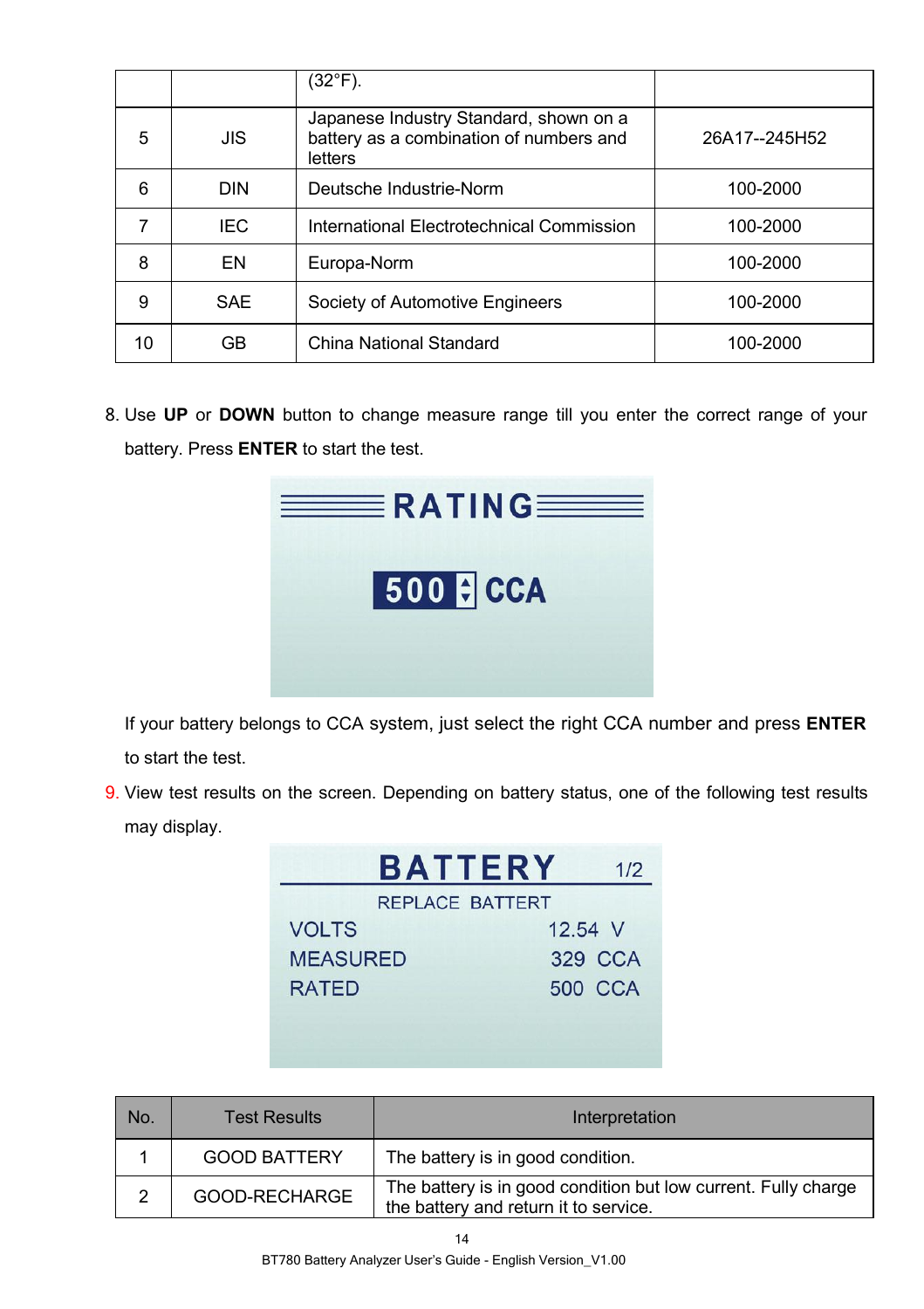| 3 | <b>CHARGE &amp; RETEST</b> | Fully charge the battery and retest. Failure to fully charge the<br>battery before testing may result in inaccurate results. If you<br>still get CHARGE & RETEST message after you fully charge<br>the battery, replace it.                     |
|---|----------------------------|-------------------------------------------------------------------------------------------------------------------------------------------------------------------------------------------------------------------------------------------------|
| 4 | <b>REPLACE BATTERY</b>     | The battery is almost dead or the connection between the<br>battery and battery cable is poor. Replace the battery and<br>retest; or disconnect the battery cables and retest the battery<br>using the out-of-vehicle test before replacing it. |
| 5 | <b>BAD CELL-REPLACE</b>    | The battery may be damaged such as broken cell or short<br>circuit. Replace the battery and retest.                                                                                                                                             |

10. Use **UP** or **DOWN** button to check the second page of battery test result which include state of health (**SOH)**, state of charge (**SOC),** and resistance (**RES).**

| <b>RATTERY</b> |  |  |  |
|----------------|--|--|--|
|                |  |  |  |
|                |  |  |  |
|                |  |  |  |

|                  | BAILERY |                | 212  |
|------------------|---------|----------------|------|
|                  |         |                |      |
| <b>SOH</b>       |         |                | 55 % |
| <b>SOC</b>       |         |                | 93 % |
| <b>RES</b>       |         | 9.27 MR        |      |
| <b>TEST TYPE</b> |         | <b>REGULAR</b> |      |
|                  |         |                |      |

11. Press the **BACK** button to return to Main Menu. Or, press the ENTER button for cranking

test if you are processing an in-vehicle test.

#### **NOTE**

The tester keeps the results of last test only. When you start a new test, the last results are overwritten.

### **3.3 Cranking Test**

#### **NOTE**

Before starting the test, inspect the alternator drive belt. A belt that is glazed or worn, or lacks the proper tension, will prevent the engine from achieving the rpm levels needed for the test.<br>
After an in-car battery test, the display alternates between the battery test results and the

message PRESS FOR CRANKING TEST.

 $\blacktriangleright$  To start cranking test:

- 1. Press the **ENTER** button for cranking test.
- 2. Start the engine when prompted.
- 3. The tester displays the decision on the starter system, cranking voltage, and cranking time in seconds. For instance, as below display, the starter system is REPLACE BATTERT, cranking voltage is 10.76 V, and cranking time in second is 0.86 S.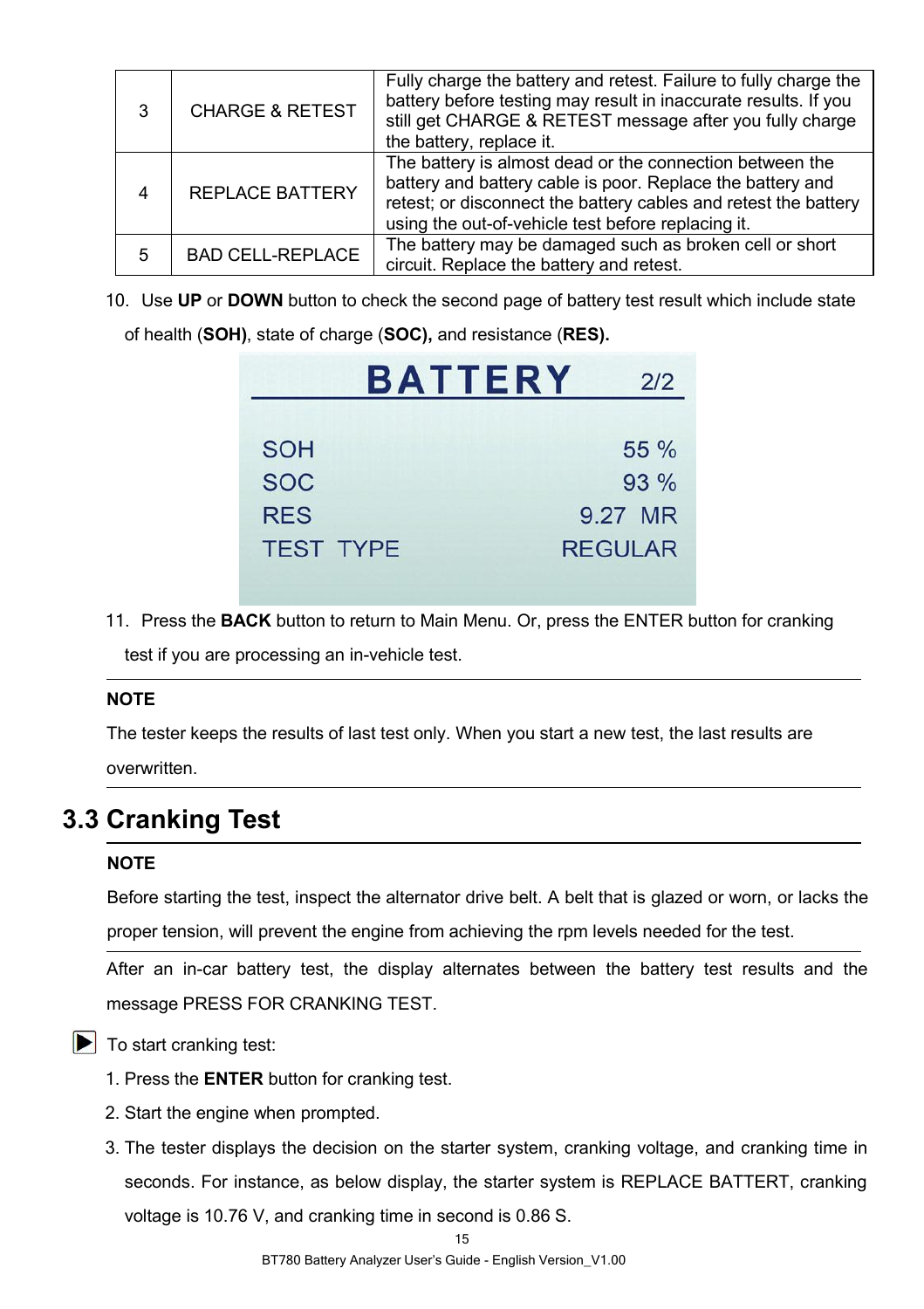# **ECRANKING RESULTE REPLACE BATTERY**

10.76 V

0.86 S

VOLTS

**TIMF** 

No. Test Results Interpretation  $\begin{array}{c|c} 1 & \text{CRANKING} & \text{The starter voltage is normal and the battery is fully} \end{array}$ NORMAL charged. 2  $\vert$  LOW  $\vert$  The starter voltage is low and the battery is fully charged. VOLTAGE  $\begin{array}{c|c}\n 3 & \text{CHARGE} \\
 \hline\n 5 & \text{PATTFDV}\n\end{array}$  Fully charge the battery and repeat the starter system **BATTERY** The starter voltage is low and the battery is discharged. test. 4 RFPLACE **BATTERY** Battery must be replaced before the starting system can be tested. 5 NO START No vehicle start detected.  $6 \mid \text{CRANKING} \mid$  A start was not detected. SKIPPED

4. Press **ENTER** button to proceed with the charging system test, **Print** button to print the test results, **BACK** button to return to the main menu.

### **NOTE**

For an in-vehicle test, the display alternates between the test results and the message. Press **ENTER** for charging test.

### **3.4 Charging System test**

Once you have completed an in-vehicle test, the display alternates between the battery test results and the message press **ENTER** for charging test. Press **ENTER** to proceed with the charging test.

 $\blacktriangleright$  To start charging system test:

1. Follow the on-screen prompts to Rev the engine.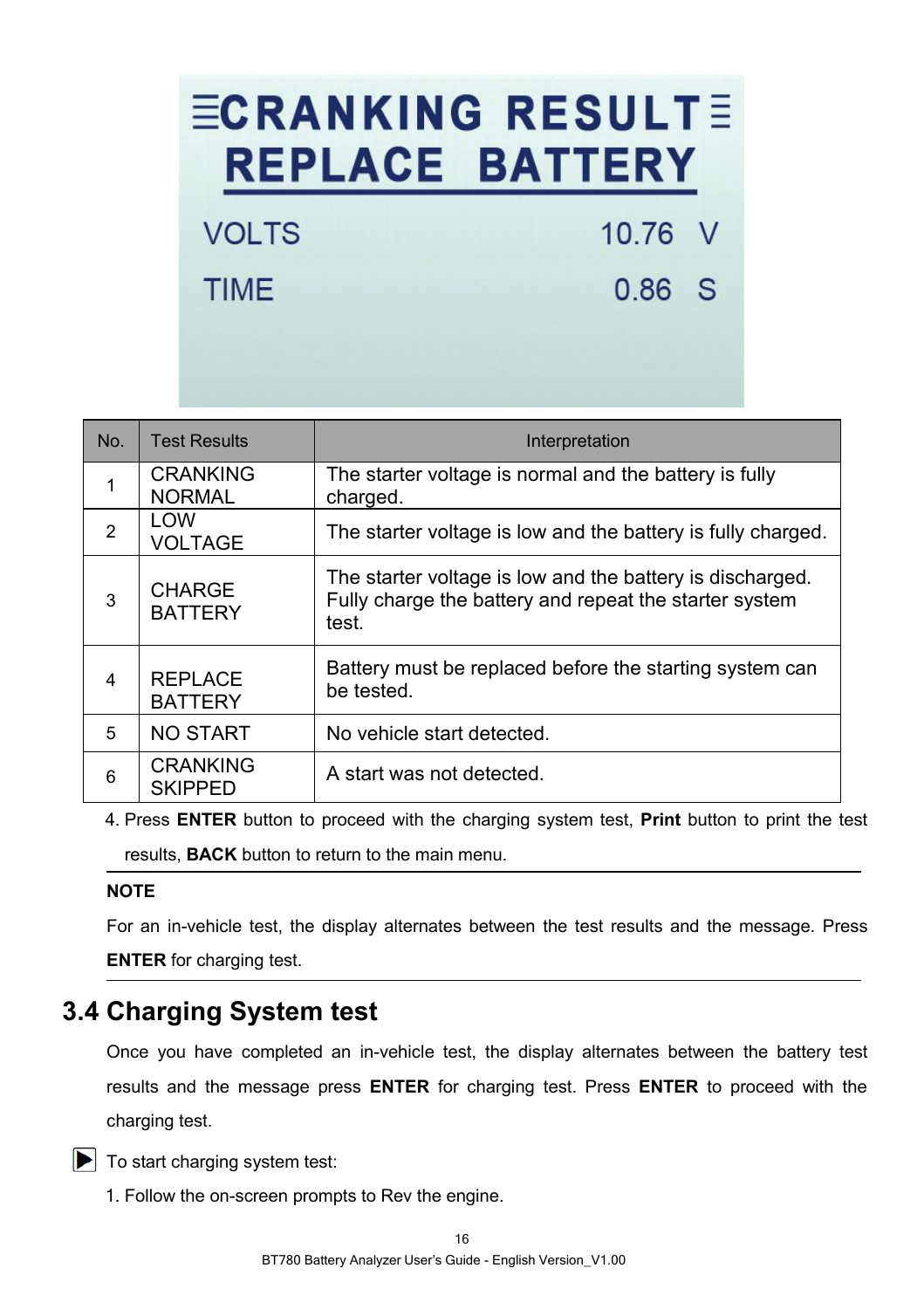- 2. Turn on high beams headlights and the blower fan.
- 3. Rev engine with loads on.
- 4. Idle engine and turn off loads.
- 5. The Charging System decision is displayed at the end of the procedure.

| <b>CHARGING</b>         | 4/5           |
|-------------------------|---------------|
| <b>EXCESSIVE RIPPLE</b> |               |
| <b>NO LOAD</b>          | 14.16 V       |
| <b>LOADED</b>           | 14.08 V       |
| <b>RIPPLE</b>           | <b>124 MV</b> |
|                         |               |

| No. | <b>Test Results</b>               | Interpretation                                                                                                                                                                                                                                                                                                                                                                                                                               |
|-----|-----------------------------------|----------------------------------------------------------------------------------------------------------------------------------------------------------------------------------------------------------------------------------------------------------------------------------------------------------------------------------------------------------------------------------------------------------------------------------------------|
| 1   | NO PROBLEMS                       | System is showing normal output from the alternator.                                                                                                                                                                                                                                                                                                                                                                                         |
| 2   | NO OUTPUT                         | No alternator output detected.<br>Check all connections to and from the alternator,<br>especially the connection to the battery. If the<br>connection is loose or heavily corroded, clean or<br>replace the cable and retest.<br>If the belts and connections are in good working<br>condition, replace the alternator. (Older vehicles use<br>external voltage regulators, which may require only<br>replacement of the voltage regulator.) |
| 3   | <b>LOW OUTPUT</b>                 | Alternator not providing sufficient to power the<br>system's electrical loads and charge the battery.<br>Check the belts to ensure the alternator is rotating<br>with the engine running. Replace broken or slipping<br>belts and retest.<br>Check the connections from the alternator to the<br>battery. If the connection is loose or heavily corroded,<br>clean or reparable the cable and retest.                                        |
| 4   | <b>HIGH OUTPUT</b>                | Alternator voltage output exceeds the normal limits.<br>Make sure there are no loose connections and the<br>ground connection is normal. If there are no<br>connection problems, replace the regulator. Most<br>alternators have a built-in regulator that requires<br>replacing the alternator. In older vehicles that use<br>external voltage regulators, you may need to replace<br>only the voltage regulator.                           |
| 5   | <b>EXCESSIVE</b><br><b>RIPPLE</b> | Excessive AC ripple detected.<br>One or more diodes in the alternator are not<br>functioning or there is stator damage.                                                                                                                                                                                                                                                                                                                      |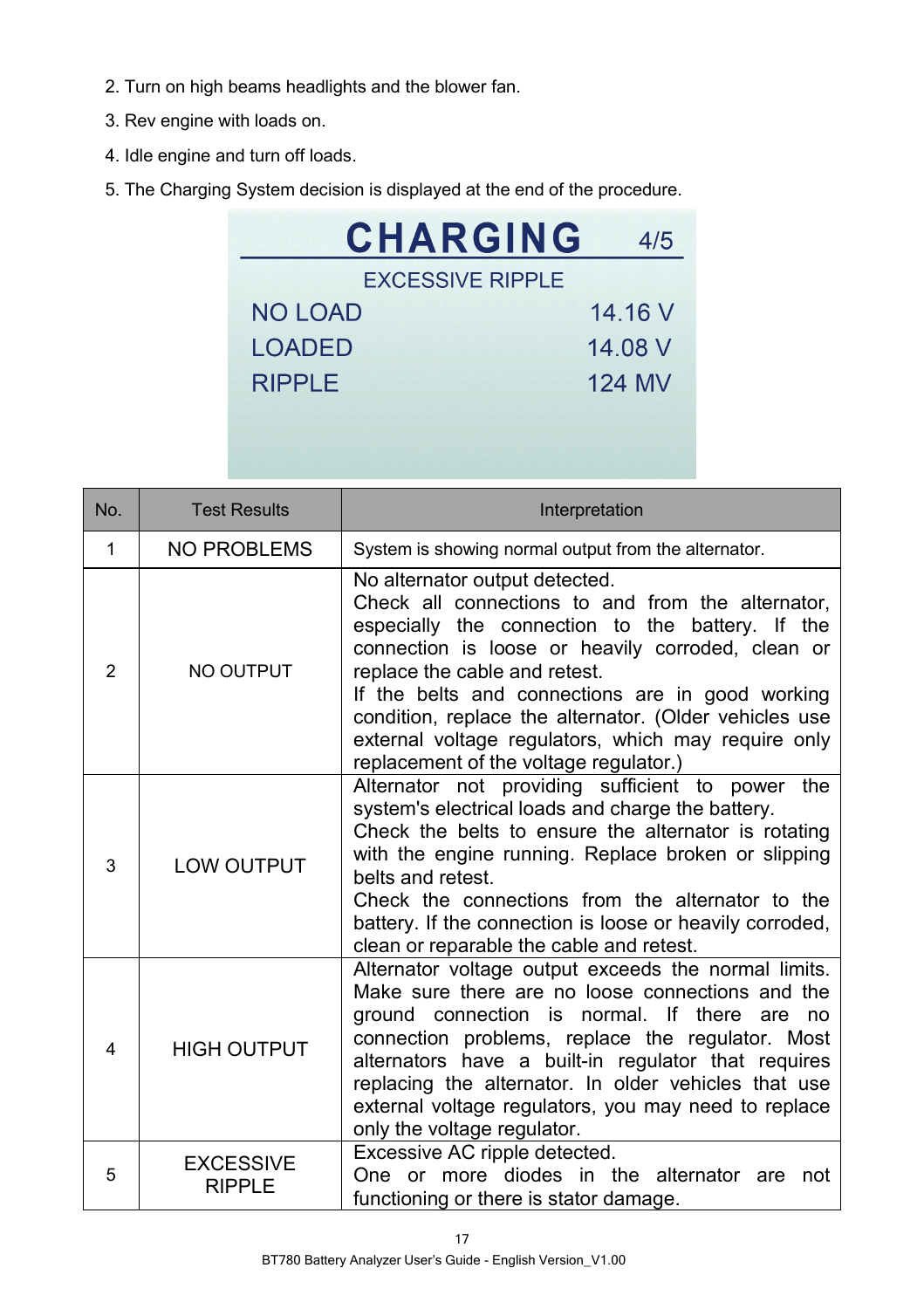6. Use **UP** or **DOWN** button to check the **RIPPLE**.



7. Press **ENTER** to print the test results or **BACK** to return to the main menu.

# **4 Viewing/Printing Test Results**

View/Print menu lets you view test results and print the data via optional Bluetooth printer.

- $\triangleright$  To view and print the test results:
	- 1. Scroll with the **UP** or **DOWN** button to highlight**View/Print** from Main Menu and press the **ENTER** key.



2. Review the test results on the screen. Use the **UP** or **DOWN** button to scroll back and forth through Battery Result, Charging Result and Cranking Result to view.

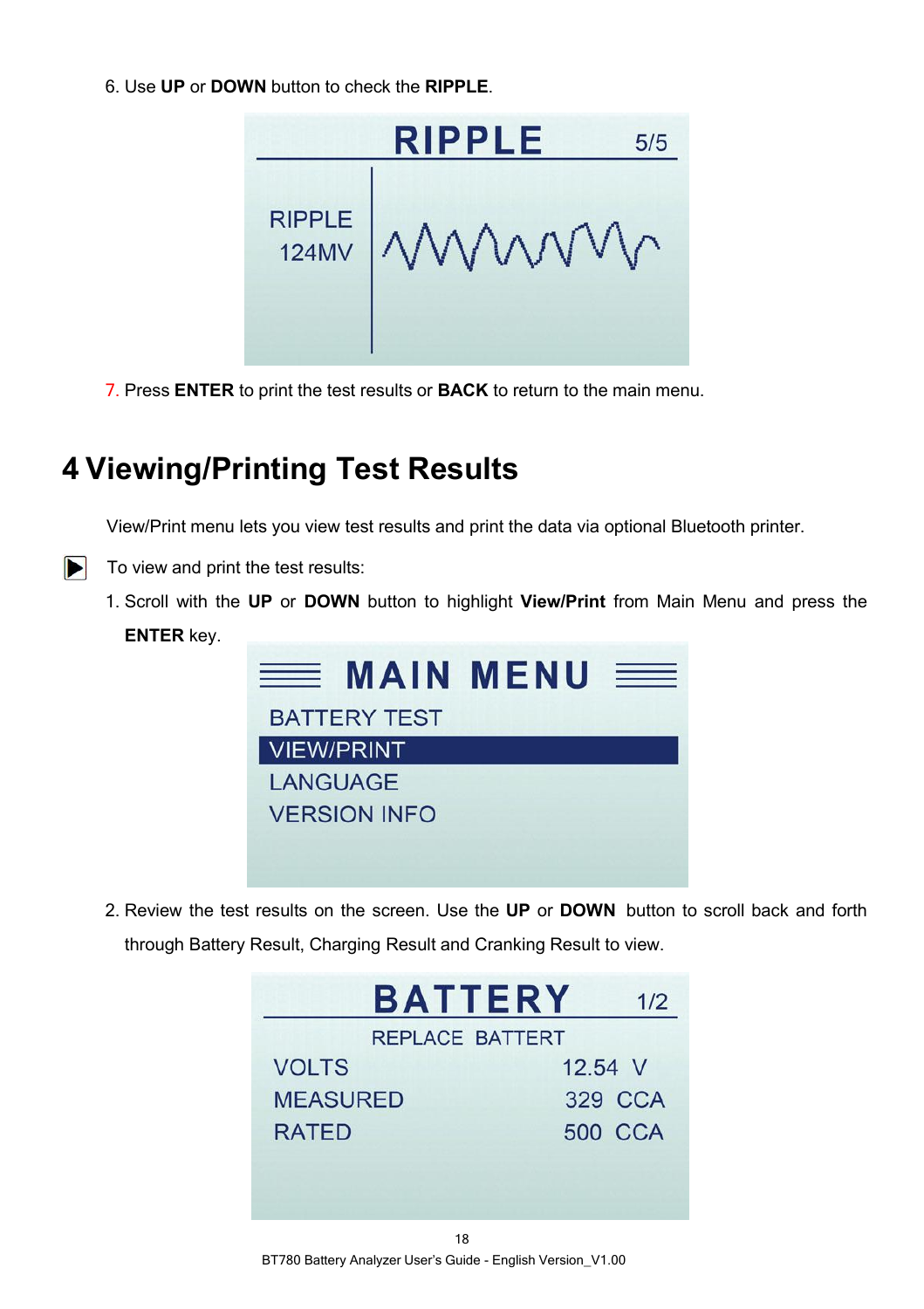| <b>BATTERY</b>   | 212            |
|------------------|----------------|
| <b>SOH</b>       | 55 %           |
| <b>SOC</b>       | 93 %           |
| <b>RES</b>       | 9.27 MR        |
| <b>TEST TYPE</b> | <b>REGULAR</b> |

3. Press **Lift button** or **Right button** to check different test results.

| <b>001# - BATTERY 1/2</b> |                |  |  |
|---------------------------|----------------|--|--|
| REPLACE BATTERT           |                |  |  |
| <b>VOLTS</b>              | 12.54 V        |  |  |
| <b>MEASURED</b>           | 329 CCA        |  |  |
| <b>RATED</b>              | <b>500 CCA</b> |  |  |
|                           |                |  |  |

|  | 004# - CHARGING 4/4 |  |  |
|--|---------------------|--|--|
|  | EVOECON E DIDDLE    |  |  |

| LAULUUIVE IVILLE |         |
|------------------|---------|
| NO LOAD          | 14.16 V |
| LOADED           | 14.08 V |
| <b>RIPPLE</b>    | 124 MV  |
|                  |         |

4. To print the test results, just press the **Print** button on the unit.



BT780 Battery Analyzer User's Guide - English Version\_V1.00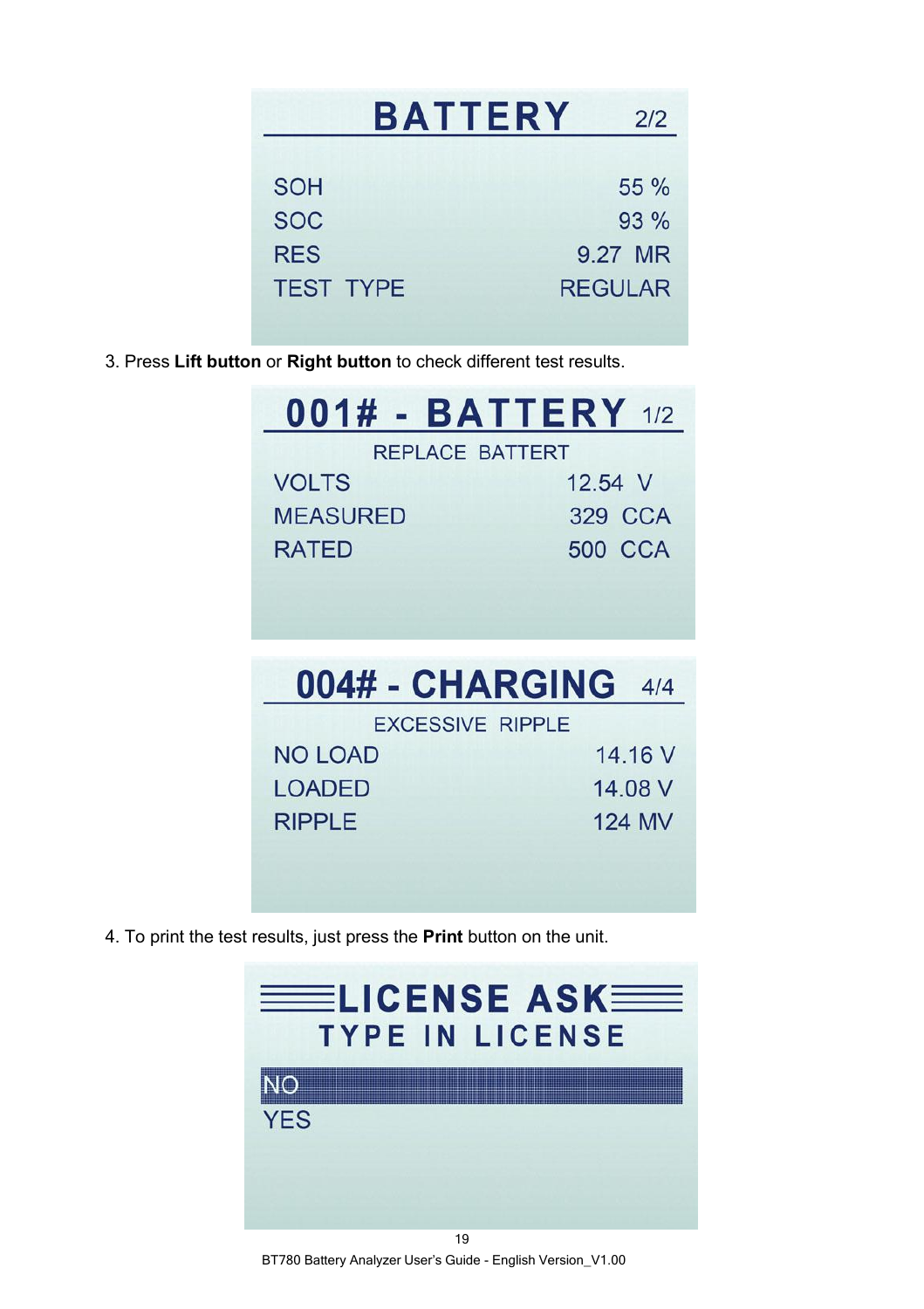- 5. Select **Yes** to type in the plate number so the test ticket could show test result with the exact plate number. Or select **No** to quit typing plate number.
- 6. Follow the on-screen prompt to input the plate number.



7. After entering the plate number, the test result will be printed.

### **NOTE**

**Build-in Battery is** Alkaline Zinc-Manganese Dry Battery 9 volt. If the battery has no power

please change it.

The results will be recorded even the battery has no power.

# **5 Language**

Language menu lets choose system language. The test is set to English menu by default.

- $\blacktriangleright$  To change the language setting:
	- 1. Scroll with the **UP** or **DOWN** buttonto highlight **Language** from Main Menu and press the **ENTER** key.